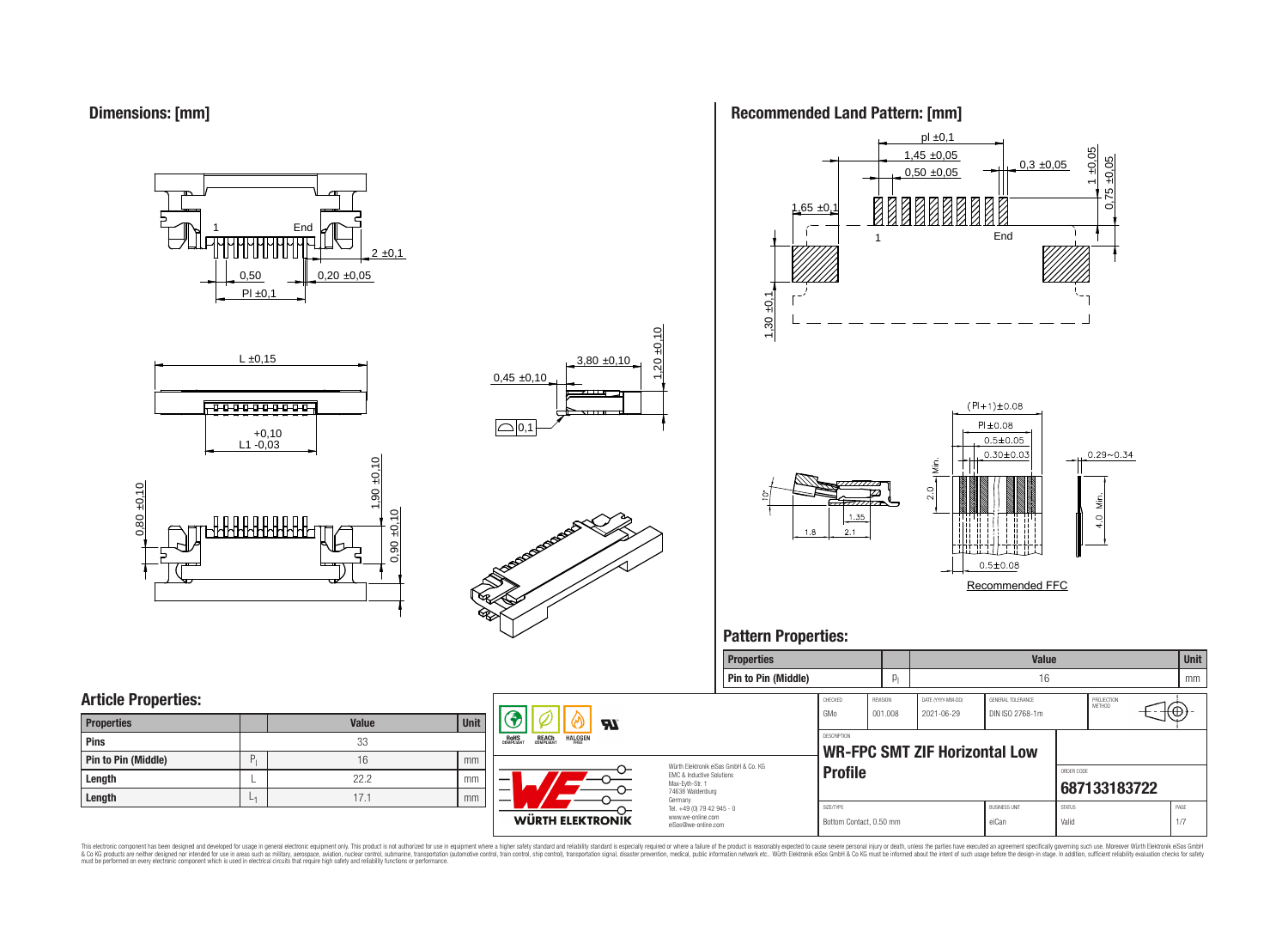### **Kind Properties:**

| <b>Properties</b> | <b>Value</b>     | <b>Unit</b> |
|-------------------|------------------|-------------|
| Pitch             | U.5              | mm          |
| <b>Durability</b> | 20 Mating cycles |             |

# **Material Properties:**

| <b>Insulator Material</b>            | <b>LCP</b>                                   |  |  |
|--------------------------------------|----------------------------------------------|--|--|
| <b>Insulator Flammability Rating</b> | $UL94V-0$                                    |  |  |
| <b>Insulator Color</b>               | Ivory                                        |  |  |
| <b>Actuator Material</b>             | PA <sub>6</sub> T                            |  |  |
| <b>Actuator Flammability Rating</b>  | $UL94V-0$                                    |  |  |
| <b>Actuator Color</b>                | <b>Black</b>                                 |  |  |
| <b>Contact Material</b>              | Phosphor Bronze                              |  |  |
| <b>Contact Plating</b>               | 120 ( $\mu$ ") Tin over 30 ( $\mu$ ") Nickel |  |  |
| <b>Contact Type</b>                  | Stamped                                      |  |  |
| <b>Solder Tabs</b>                   | <b>Brass</b>                                 |  |  |

# **General Information:**

| $\sim$ |
|--------|
|--------|

# **Electrical Properties:**

| <b>Properties</b>            |           | <b>Test conditions</b> | Value | <b>Unit</b>    | Tol. |
|------------------------------|-----------|------------------------|-------|----------------|------|
| <b>Rated Current</b>         | ΙR        |                        | 0.4   | $\overline{A}$ |      |
| <b>Working Voltage</b>       |           |                        | 50    | V(AC)          |      |
| <b>Withstanding Voltage</b>  |           | min                    | 250   | V(AC)          |      |
| <b>Contact Resistance</b>    | R         |                        | 30    | $m\Omega$      | max. |
| <b>Insulation Resistance</b> | $R_{ISO}$ |                        | 100   | M.             | min. |

# **Certification:**

**RoHS Approval RoHS Approval Compliant** [2011/65/EU&2015/863]

# **Certification:**

| <b>REACh Approval</b> | Conform or declared [(EC)1907/2006] |
|-----------------------|-------------------------------------|
| <b>Halogen Free</b>   | Conform [IEC 61249-2-21]            |
| <b>Halogen Free</b>   | Conform [JEDEC JS709B]              |
| UL Approval           | F323964                             |

## **Packaging Properties:**

| . aundyniy                | Reel<br>lape<br>and |
|---------------------------|---------------------|
| <b>Unit</b><br>rackayılıy | 4000                |

# **Specific Recommendation:**

In order to handle products correctly, please download our precaution guide which is available under "Tutorials" on our Homepage: www. we-online.com/precaution\_6873xx124422

| Яï                                                               |                                                                                                                     | CHECKED<br>GMo                       | REVISION<br>001.008 | DATE (YYYY-MM-DD)<br>2021-06-29      | GENERAL TOLERANCE<br>DIN ISO 2768-1m |                        | PROJECTION<br>METHOD | ι₩          |  |
|------------------------------------------------------------------|---------------------------------------------------------------------------------------------------------------------|--------------------------------------|---------------------|--------------------------------------|--------------------------------------|------------------------|----------------------|-------------|--|
| ROHS<br>COMPLIANT<br><b>HALOGEN</b><br><b>REACH</b><br>COMPLIANT |                                                                                                                     | <b>DESCRIPTION</b>                   |                     | <b>WR-FPC SMT ZIF Horizontal Low</b> |                                      |                        |                      |             |  |
|                                                                  | Würth Elektronik eiSos GmbH & Co. KG<br>EMC & Inductive Solutions<br>Max-Evth-Str. 1<br>74638 Waldenburg<br>Germany | <b>Profile</b>                       |                     |                                      |                                      | ORDER CODE             | 687133183722         |             |  |
| WÜRTH ELEKTRONIK                                                 | Tel. +49 (0) 79 42 945 - 0<br>www.we-online.com<br>eiSos@we-online.com                                              | SIZE/TYPE<br>Bottom Contact, 0.50 mm |                     |                                      | <b>BUSINESS UNIT</b><br>eiCan        | <b>STATUS</b><br>Valid |                      | PAGE<br>2/7 |  |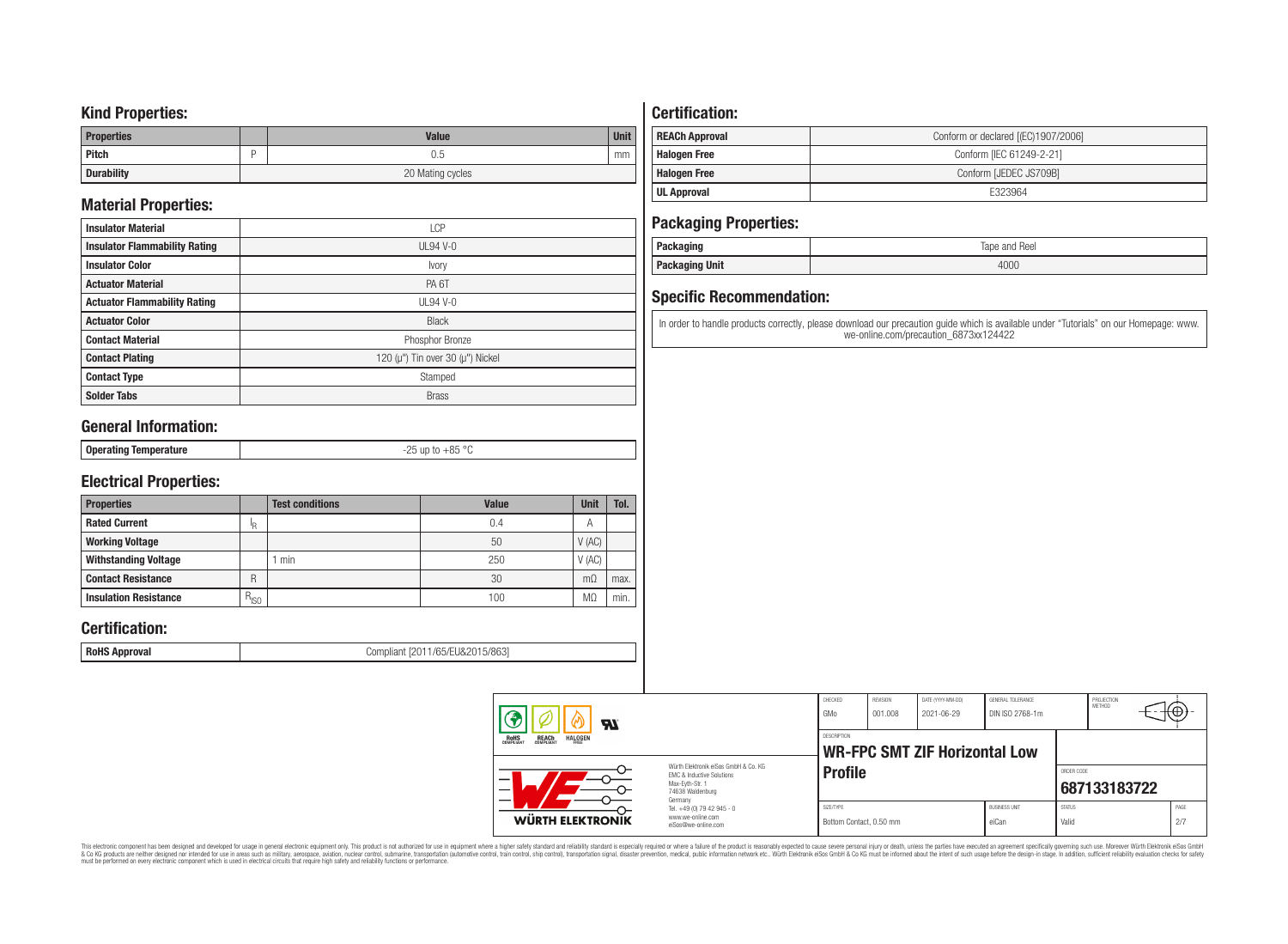## **Packaging Specification - Tape: [mm]**

165° - 180°

### **Packaging Specification - Reel: [mm]**



**Pull-of force**

**RoHS** 

REACh

HALOGEI

**WÜRTH ELEKTRONIK** 

Tape width **32 mm** 0,1 N - 1,3 N



Bottom Contact, 0.50 mm eiCan Valid 3/7

This electronic component has been designed and developed for usage in general electronic equipment only. This product is not authorized for use in equipment where a higher safely standard and reliability standard si espec & Ook product a label and the membed of the seasuch as marked and as which such a membed and the such assume that income in the seasuch and the simulation and the such assume that include to the such a membed and the such

 $\boldsymbol{\mathcal{H}}$ 

Würth Elektronik eiSos GmbH & Co. KG EMC & Inductive Solutions Max-Eyth-Str. 1 74638 Waldenburg Germany Tel. +49 (0) 79 42 945 - 0 www.we-online.com eiSos@we-online.com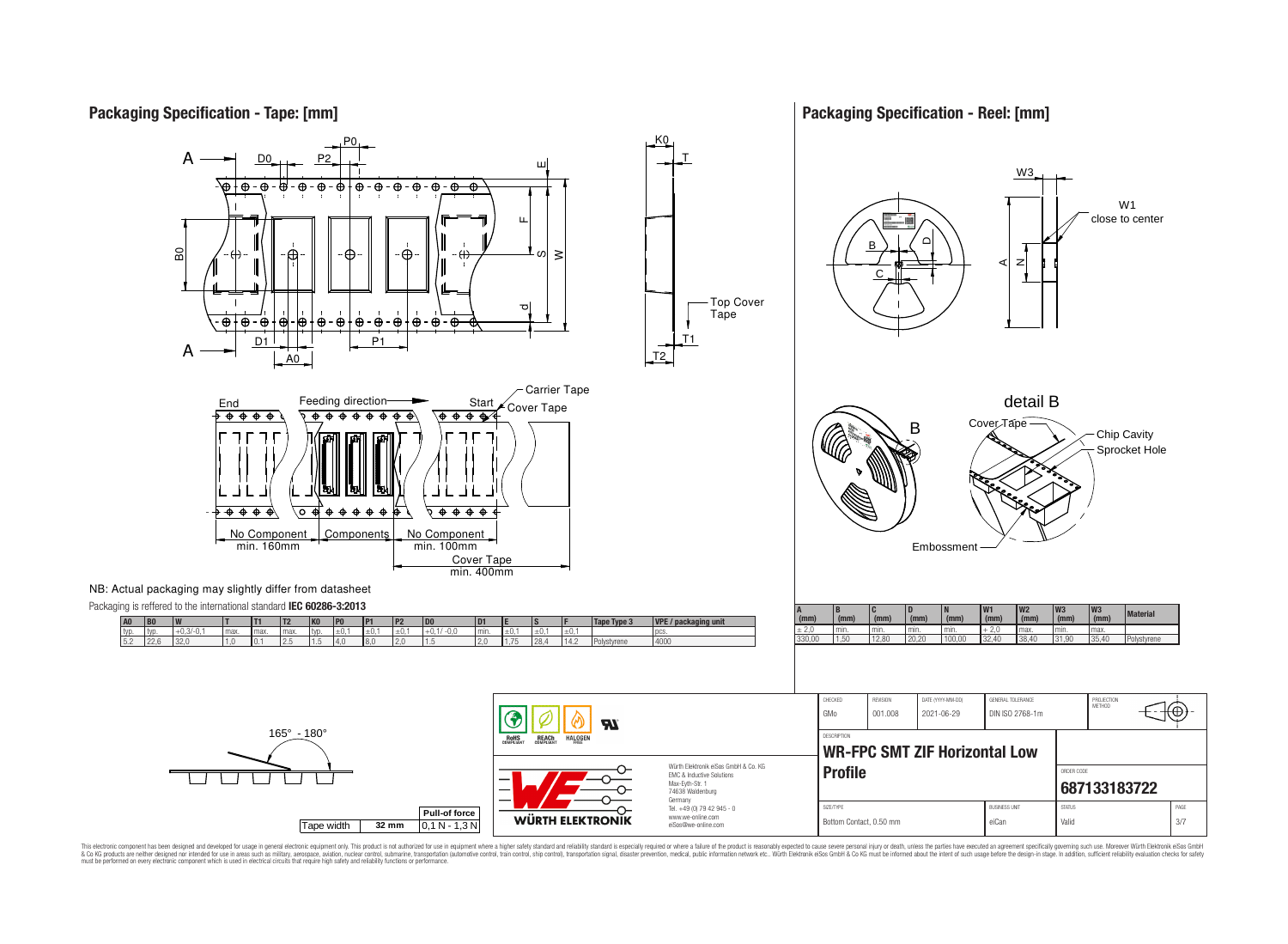

#### NB: Actual packaging may slightly differ from datasheet

| $L_C$ (mm) | 144<br>$W_C$ (mm) | $H0$ (mm) | No. of ree<br>outer packaging | Packaging<br><b>Unit</b> | Material |
|------------|-------------------|-----------|-------------------------------|--------------------------|----------|
| typ        | typ               |           | reel.                         | <b>DCS</b>               |          |
| 350        | 1350              | 320       |                               | 28000                    | Paper    |

| <b>RI</b>                                                               |                                                                                                                     | CHECKED<br>GMo                       | REVISION<br>001.008                          | DATE (YYYY-MM-DD)<br>2021-06-29 | GENERAL TOLERANCE<br>DIN ISO 2768-1m |                        | PROJECTION<br><b>METHOD</b> | ₩Œ          |
|-------------------------------------------------------------------------|---------------------------------------------------------------------------------------------------------------------|--------------------------------------|----------------------------------------------|---------------------------------|--------------------------------------|------------------------|-----------------------------|-------------|
| <b>REACH</b><br>COMPLIANT<br><b>HALOGEN</b><br><b>ROHS</b><br>COMPLIANT |                                                                                                                     |                                      | DESCRIPTION<br>WR-FPC SMT ZIF Horizontal Low |                                 |                                      |                        |                             |             |
| –                                                                       | Würth Elektronik eiSos GmbH & Co. KG<br>EMC & Inductive Solutions<br>Max-Evth-Str. 1<br>74638 Waldenburg<br>Germany | <b>Profile</b>                       |                                              |                                 |                                      | ORDER CODE             | 687133183722                |             |
| WÜRTH ELEKTRONIK                                                        | Tel. +49 (0) 79 42 945 - 0<br>www.we-online.com<br>eiSos@we-online.com                                              | SIZE/TYPE<br>Bottom Contact, 0.50 mm |                                              |                                 | <b>BUSINESS UNIT</b><br>eiCan        | <b>STATUS</b><br>Valid |                             | PAGE<br>4/7 |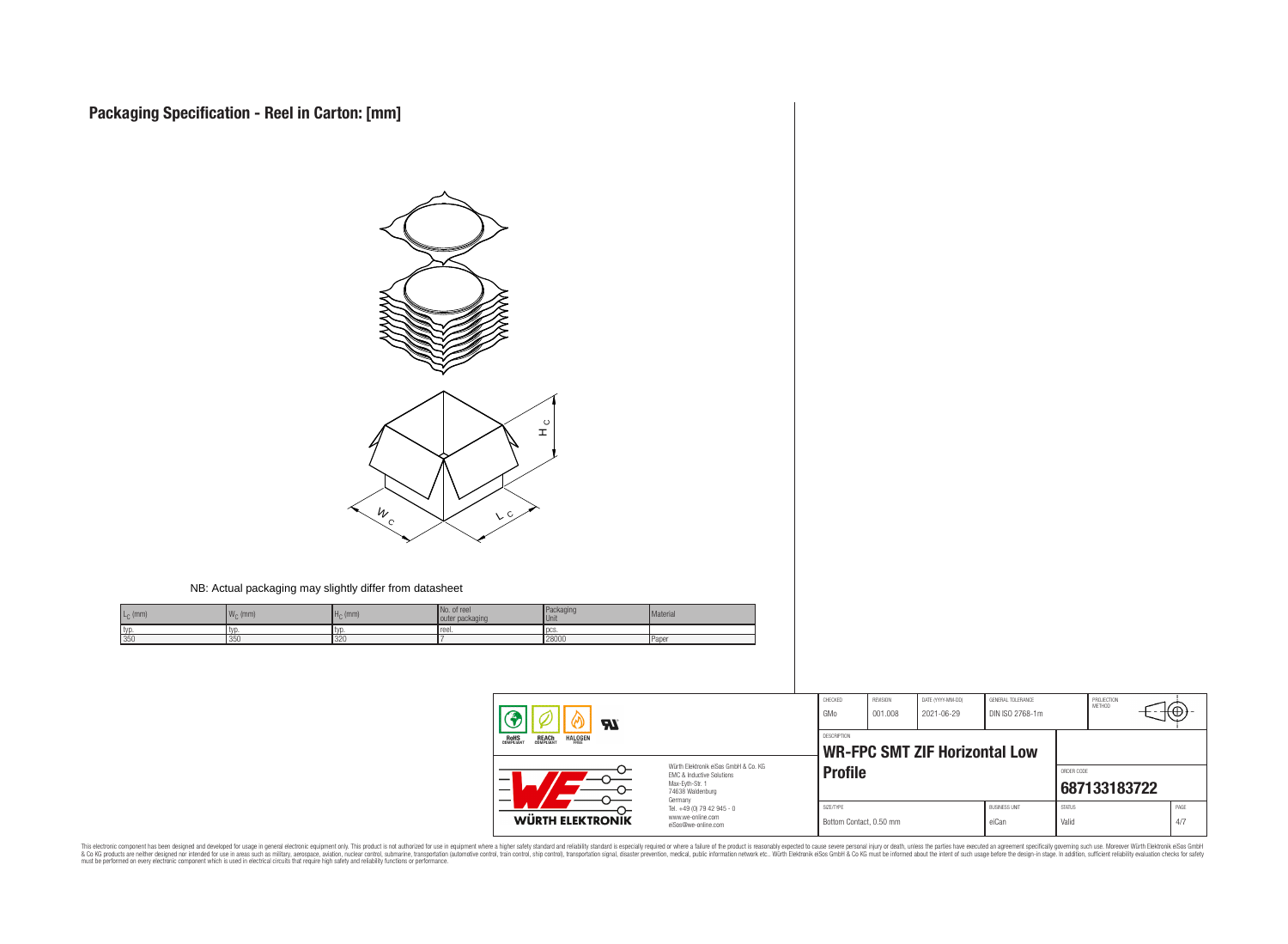# **Classification Reflow Profile for SMT components:**



# **Classification Reflow Soldering Profile:**

| <b>Profile Feature</b>                              |                    | Value                            |
|-----------------------------------------------------|--------------------|----------------------------------|
| <b>Preheat Temperature Min</b>                      | $\frac{1}{s}$ min  | 150 °C                           |
| <b>Preheat Temperature Max</b>                      | $\mathsf{I}$ s max | 200 °C                           |
| Preheat Time $t_s$ from $T_{s min}$ to $T_{s max}$  | t,                 | $60 - 120$ seconds               |
| Ramp-up Rate $(T_1$ to $T_p$ )                      |                    | $3^{\circ}$ C/ second max.       |
| <b>Liquidous Temperature</b>                        | T,                 | 217 °C                           |
| Time t <sub>i</sub> maintained above T <sub>1</sub> | t,                 | 60 - 150 seconds                 |
| Peak package body temperature                       | T <sub>o</sub>     | $T_p \leq T_c$ , see Table below |
| Time within 5°C of actual peak<br>temperature       | $t_{p}$            | $20 - 30$ seconds                |
| Ramp-down Rate $(T_p$ to $T_1$ )                    |                    | $6^{\circ}$ C/ second max.       |
| Time 25°C to peak temperature                       |                    | 8 minutes max.                   |

refer to IPC/ JEDEC J-STD-020E

# **Package Classification Reflow Temperature (T<sup>c</sup> ):**

| <b>Properties</b>                                                    | Volume mm <sup>3</sup><br>< 350 | Volume mm <sup>3</sup><br>350-2000 | Volume mm <sup>3</sup><br>>2000 |
|----------------------------------------------------------------------|---------------------------------|------------------------------------|---------------------------------|
| PB-Free Assembly   Package Thickness  <br>$< 1.6$ mm                 | 260 °C                          | 260 °C                             | 260 °C                          |
| <b>PB-Free Assembly   Package Thickness  </b><br>$1.6$ mm $- 2.5$ mm | 260 °C                          | 250 °C                             | 245 °C                          |
| <b>PB-Free Assembly   Package Thickness  </b><br>$>2.5$ mm           | 250 °C                          | 245 °C                             | 245 °C                          |

refer to IPC/ JEDEC J-STD-020E

| $\boldsymbol{\mathcal{H}}$                                                                                              |                                                                             | CHECKED<br>GMo                       | REVISION<br>001.008 | DATE (YYYY-MM-DD)<br>2021-06-29      | <b>GENERAL TOLERANCE</b><br>DIN ISO 2768-1m |                        | PROJECTION<br>METHOD | ₩Ψ           |  |  |
|-------------------------------------------------------------------------------------------------------------------------|-----------------------------------------------------------------------------|--------------------------------------|---------------------|--------------------------------------|---------------------------------------------|------------------------|----------------------|--------------|--|--|
| <b>HALOGEN</b><br><b>REACH</b><br>COMPLIANT<br><b>ROHS</b><br>COMPLIANT<br>FRFF<br>Würth Flektronik eiSos GmbH & Co. KG |                                                                             | <b>DESCRIPTION</b>                   |                     | <b>WR-FPC SMT ZIF Horizontal Low</b> |                                             | ORDER CODE             |                      |              |  |  |
| —<br>$\overline{\phantom{0}}$                                                                                           | EMC & Inductive Solutions<br>Max-Evth-Str. 1<br>74638 Waldenburg<br>Germany | <b>Profile</b>                       |                     |                                      |                                             |                        |                      | 687133183722 |  |  |
| <b>WÜRTH ELEKTRONIK</b>                                                                                                 | Tel. +49 (0) 79 42 945 - 0<br>www.we-online.com<br>eiSos@we-online.com      | SIZE/TYPE<br>Bottom Contact, 0.50 mm |                     |                                      | <b>BUSINESS UNIT</b><br>eiCan               | <b>STATUS</b><br>Valid |                      | PAGE<br>5/7  |  |  |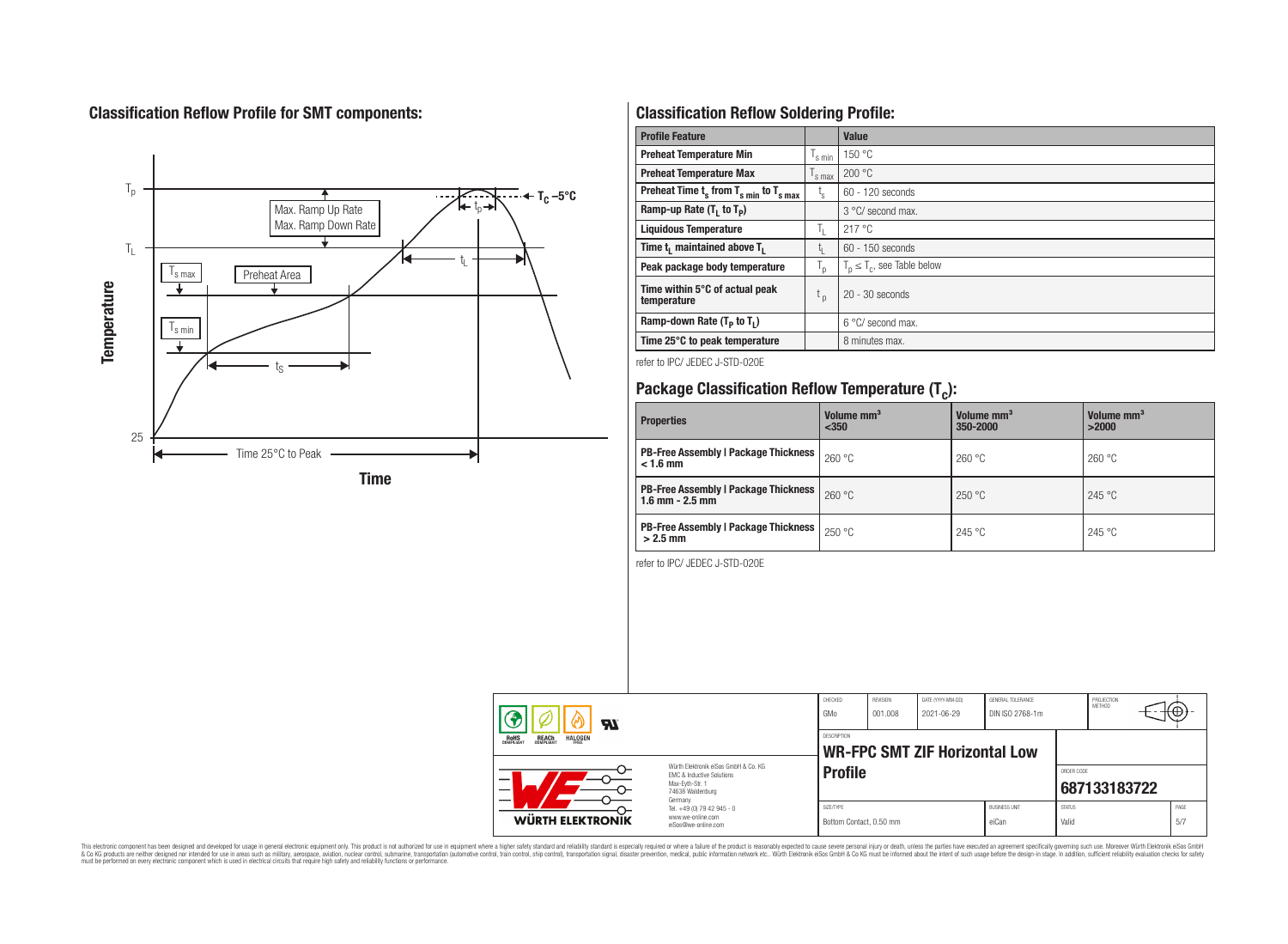# **Cautions and Warnings:**

### **The following conditions apply to all goods within the product series of the Connectors of Würth Elektronik eiSos GmbH & Co. KG:**

#### **General:**

- This mechanical component is designed and manufactured for use in general electronic equipment.
- Würth Elektronik must be asked for written approval (following the PPAP procedure) before incorporating the components into any equipment in fields such as military, aerospace, aviation, nuclear control, submarine, transportation (automotive control, train control, ship control), transportation signal, disaster prevention, medical, public information network, etc. where higher safety and reliability are especially required and/or if there is the possibility of direct damage or human injury.
- Mechanical components that will be used in safety-critical or high-reliability applications, should be pre-evaluated by the customer.
- The mechanical component is designed and manufactured to be used within the datasheet specified values. If the usage and operation conditions specified in the datasheet are not met, the component may be damaged or dissolved.
- Do not drop or impact the components, the component may be damaged.
- Prevent any damage or scratches on the component, especially on the actuator.
- Direct mechanical impact to the product shall be prevented (e.g overlapping of the PCB's).
- Würth Elektronik products are qualified according to international standards, which are listed in each product reliability report. Würth Elektronik does not warrant any customer qualified product characteristics beyond Würth Elektroniks' specifications, for its validity and sustainability over time.
- The responsibility for the applicability of the customer specific products and use in a particular customer design is always within the authority of the customer. All technical specifications for standard products do also apply to customer specific products.
- The mechanical component is designed to be used along with Würth Elektronik counterparts and tools. Würth Elektronik cannot ensure the reliability of these components while being used with other products.

#### **Product Specific:**

#### **Soldering:**

- The solder profile must comply with the technical product specifications. All other profiles will void the warranty.
- All other soldering methods are at the customers' own risk.

#### **Cleaning and Washing:**

- Washing agents used during the production to clean the customer application might damage or change the characteristics of the component, body, pins and termination. Washing agents may have a negative effect on the long-term functionality of the product.
- Using a brush during the cleaning process may deform function relevant areas. Therefore, we do not recommend using a brush during the PCB cleaning process.

#### **Potting and Coating:**

• If the product is potted in the customer application, the potting material might shrink or expand during and after hardening. Shrinking could lead to an incomplete seal, allowing contaminants into the components. Expansion could damage the components. We recommend a manual inspection after potting or coating to avoid these effects.

#### **Storage Conditions:**

- A storage of Würth Elektronik products for longer than 12 months is not recommended. Within other effects, the terminals may suffer degradation, resulting in bad solderability. Therefore, all products shall be used within the period of 12 months based on the day of shipment.
- Do not expose the components to direct sunlight.
- The storage conditions in the original packaging are defined according to DIN EN 61760-2.
- The storage conditions stated in the original packaging apply to the storage time and not to the transportation time of the components.

#### **Packaging:**

• The packaging specifications apply only to purchase orders comprising whole packaging units. If the ordered quantity exceeds or is lower than the specified packaging unit, packaging in accordance with the packaging specifications cannot be ensured.

#### **Handling:**

- Do not repeatedly operate the component with excessive force. It may damage or deform the component resulting in malfunction.
- In the case a product requires particular handling precautions, in addition to the general recommendations mentioned here before, these will appear on the product datasheet
- The temperature rise of the component must be taken into consideration. The operating temperature is comprised of ambient temperature and temperature rise of the component.The operating temperature of the component shall not exceed the maximum temperature specified.

These cautions and warnings comply with the state of the scientific and technical knowledge and are believed to be accurate and reliable. However, no responsibility is assumed for inaccuracies or incompleteness.

| Яľ<br><b>REACH</b><br>COMPLIANT<br><b>HALOGEN</b><br>ROHS<br>COMPLIANT<br>Würth Flektronik eiSos GmbH & Co. KG<br><b>FMC &amp; Inductive Solutions</b><br>Max-Evth-Str. 1<br>74638 Waldenburg<br>Germany |                                                                        | CHECKED<br>GMo                                      | REVISION<br>001.008 | DATE (YYYY-MM-DD)<br>2021-06-29 | GENERAL TOLERANCE<br>DIN ISO 2768-1m |                        | PROJECTION<br><b>METHOD</b> | ۰₩.         |  |
|----------------------------------------------------------------------------------------------------------------------------------------------------------------------------------------------------------|------------------------------------------------------------------------|-----------------------------------------------------|---------------------|---------------------------------|--------------------------------------|------------------------|-----------------------------|-------------|--|
|                                                                                                                                                                                                          |                                                                        | DESCRIPTION<br><b>WR-FPC SMT ZIF Horizontal Low</b> |                     |                                 |                                      |                        |                             |             |  |
|                                                                                                                                                                                                          |                                                                        | <b>Profile</b>                                      |                     |                                 |                                      |                        | ORDER CODE<br>687133183722  |             |  |
| <b>WÜRTH ELEKTRONIK</b>                                                                                                                                                                                  | Tel. +49 (0) 79 42 945 - 0<br>www.we-online.com<br>eiSos@we-online.com | SIZE/TYPE<br>Bottom Contact, 0.50 mm                |                     |                                 | <b>BUSINESS UNIT</b><br>eiCan        | <b>STATUS</b><br>Valid |                             | PAGE<br>6/7 |  |

This electronic component has been designed and developed for usage in general electronic equipment only. This product is not authorized for use in equipment where a higher safety standard and reliability standard si espec & Ook product a label and the membed of the seasuch as marked and as which such a membed and the such assume that income in the seasuch and the simulation and the such assume that include to the such a membed and the such